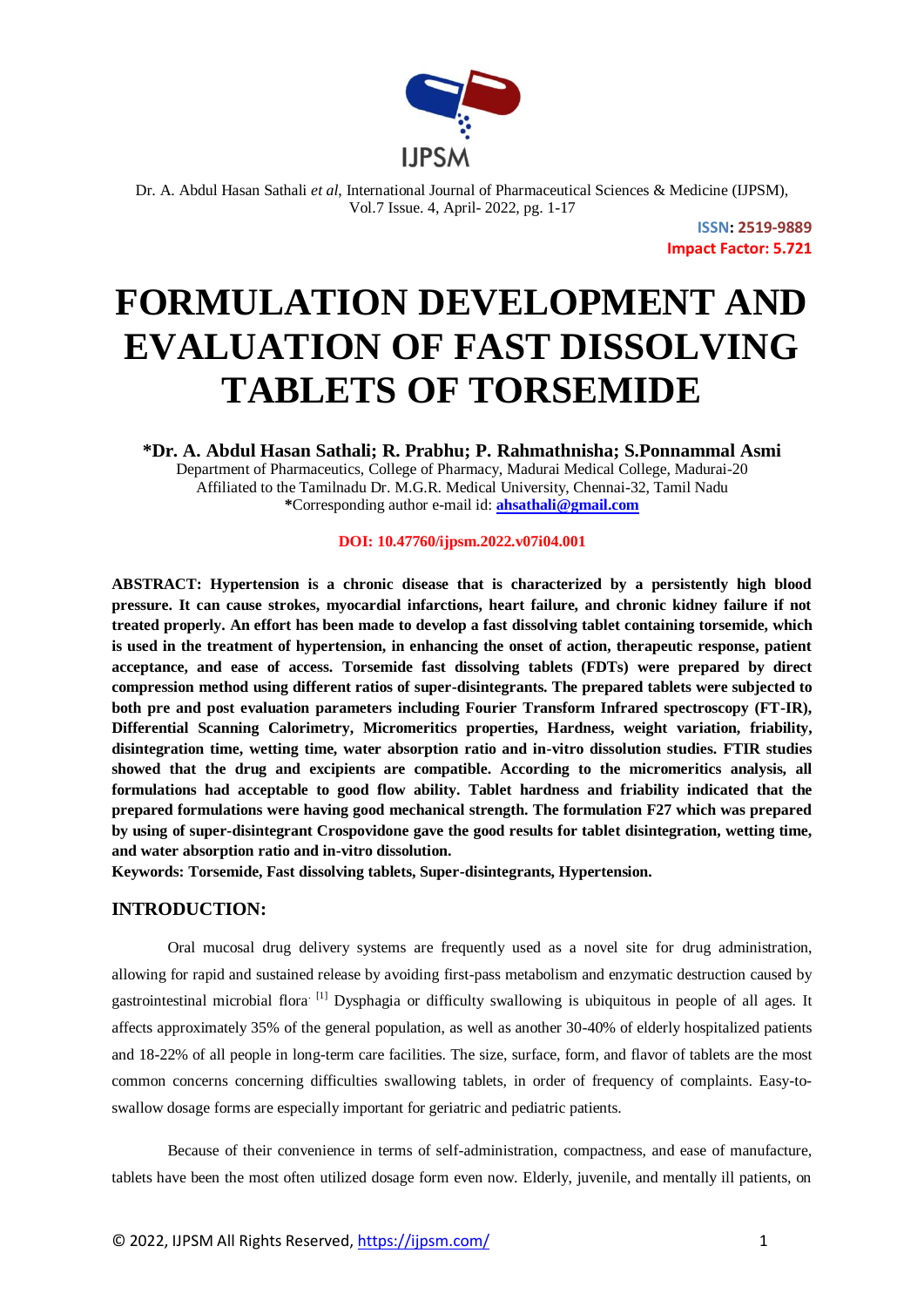

## **ISSN: 2519-9889 Impact Factor: 5.721**

the other hand, have trouble swallowing conventional tablets, resulting in poor patient compliance. To tackle these issues, researcher developed a novel drug delivery mechanism called as rapid dissolving tablets (FDTs). The term orodispersible tablet was recently adopted by the European Pharmacopoeia to describe tablets that scatter quickly and within 3 minutes in the mouth before ingesting. When placed on the tongue, fast dissolving tablets instantly disintegrate, releasing the medication, which dissolves or disperses in the saliva. As saliva goes down into the stomach, some medications are absorbed from the mouth, throat, and oesophagus as well as travelers who may not have immediate access to water.

In such instances, drug bioavailability would be much higher than that seen with conventional tablet dosage regimens. Some medications' bioavailability may be improved as a result of drug absorption in the oral cavity as well as pregastric absorption of saliva containing dispersed pharmaceutical drugs that pass down into the stomach. [2] The drug's rapid solubility/ absorption, which may result in a quick beginning of action. [3] Hypertension is a major risk factor for cardiovascular illnesses, which are among the major causes of death in developed countries. The patient's adherence to the therapeutic regimen is necessary in the treatment of high blood pressure. The patient must adhere strictly to the schedule and not miss any doses.

The most prominent reasons for noncompliance or non-adherence to antihypertensive drugs are dysphagia and lack of water during travelling. In the treatment of hypertension, rapid start of action is a major concern. There is a significant decline in functional ability and acute restlessness in patients with suddenly raised blood pressure. To address these issues, a patient-friendly tablet, known as a fast-dissolving tablet (FDT), has been developed. Torsemide is a loop diuretic of the pyridine sulfonyl urea type used to treat hypertension and edema in congestive heart failure. It can be used alone or in conjunction with other diuretics such as thiazides.

## **MATERIALS REQUIRED:**

Torsemide was procured as a gift sample from Micro labs (P) Ltd, Hosur. Sodium starch glycolate, Crospovidone and Croscarmellose sodium was obtained from Pharma Fabrikon, Madurai, India. Sodium lauryl sulphate was obtained from Rankem fertilizers & chemicals Ltd, New Delhi, India.

## **METHODOLOGY:**

#### *Drug-Excipients interaction studies:*

The FT-IR spectrum of pure drug and formulated tablets were recorded on an Infrared spectrometer (Shimadzu, Japan) using KBr discs. The spectrum ranges  $4000$  to  $400 \text{ cm}^{-1}$ . [5]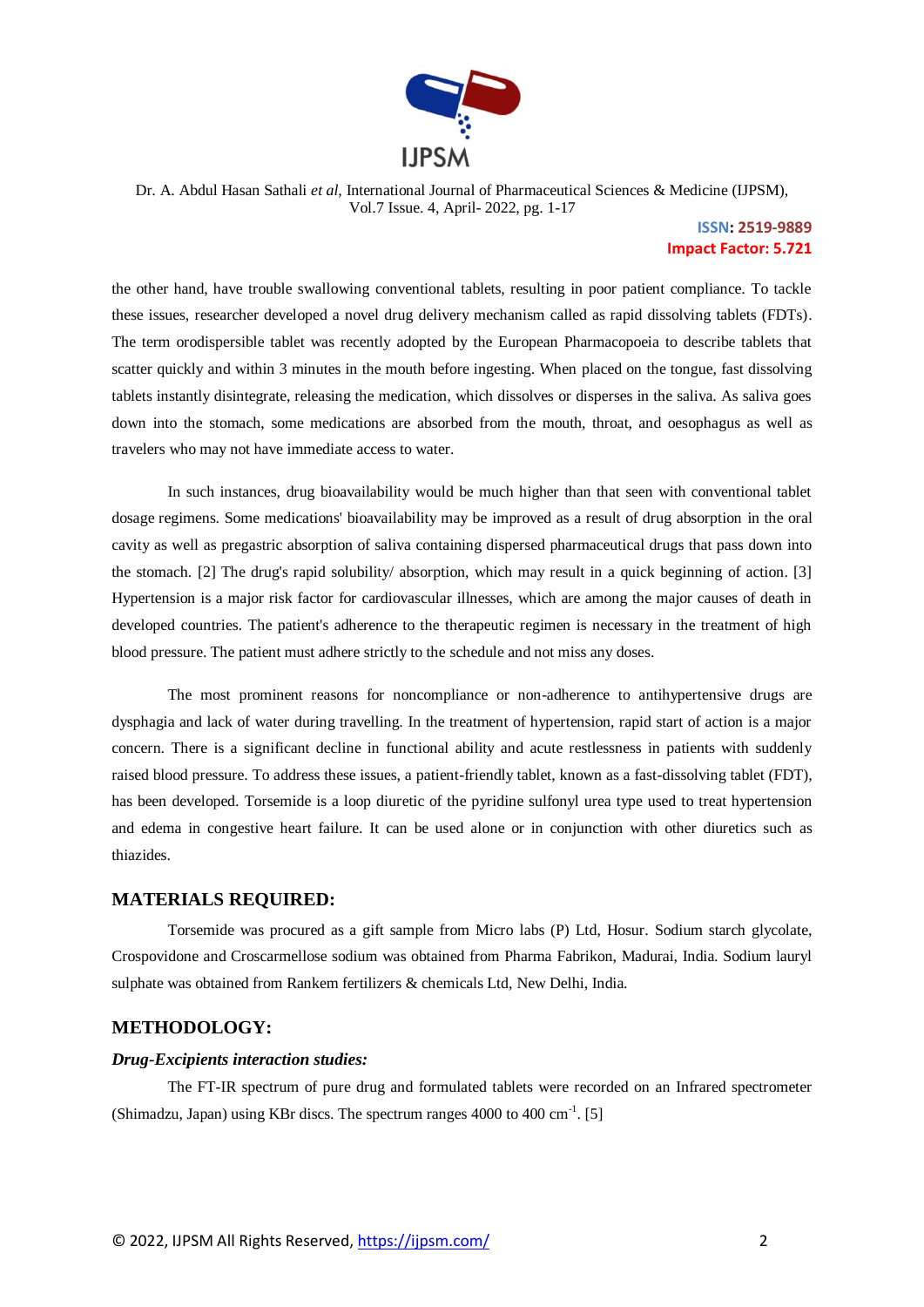

> **ISSN: 2519-9889 Impact Factor: 5.721**

#### *Differential scanning calorimetric (DSC) studies:*

Differential scanning calorimetry was used for screening. Thermograms of Torsemide and final formulation were recorded by using Differential Scanning Calorimeter. The specified samples was hermetically sealed in a flat bottomed aluminium pans and heated in the differential scanning colorimeter (DSC Q200 V 24.4 Build 116) in an atmosphere of nitrogen and the rate of flow was 25ml/min, temperature range of 00 C to 2500 C was used and the heating rate was 100C/min.

## *PREPARATION OF TORSEMIDE FAST DISSOLVING TABLETS:*

Different tablet formulations were prepared by direct compression technique. Drug, diluents, super disintegrants, surfactant and sweetener were passed through sieve#40. Magnesium stearate was passed through sieve#80. Required quantity of drug and surfactant was mixed first than other excipients were mixed thoroughly. Direct compression was used to compress the resulting powder using a cadmach compression machine with 6mm flat punches. [4] Tables 1A, 1B and 1C show the composition of all of the formulations.

| <b>Ingredients</b> (mg)       | F1             | F <sub>2</sub> | F3             | F <sub>4</sub> | F5             | <b>F6</b>                    | F7                           | F8             | F9             |
|-------------------------------|----------------|----------------|----------------|----------------|----------------|------------------------------|------------------------------|----------------|----------------|
| Torsemide                     | 5              | 5              | 5              | 5              | 5              | 5                            | 5                            | 5              | 5              |
| Sodium starch glycolate       | $\overline{2}$ | $\overline{4}$ | 6              | 8              | 10             | 12                           | 14                           | 16             | 18             |
| Croscarmellose sodium         |                |                | ٠              |                | ۰              | $\overline{\phantom{a}}$     | $\qquad \qquad \blacksquare$ |                |                |
| Crospovidone                  | $\blacksquare$ |                |                |                | ۰              | $\qquad \qquad \blacksquare$ | $\qquad \qquad \blacksquare$ |                |                |
| Mannitol                      | 30             | 30             | 30             | 30             | 30             | 30                           | 30                           | 30             | 30             |
| Microcrystalline<br>cellulose | 57.5           | 55.5           | 53.5           | 51.5           | 49.5           | 47.5                         | 45.5                         | 43.5           | 41.5           |
| Sodium saccharin              | $\overline{2}$ | $\overline{2}$ | $\overline{2}$ | $\overline{2}$ | $\overline{2}$ | $\overline{2}$               | $\overline{2}$               | $\overline{2}$ | $\overline{2}$ |
| Magnesium stearate            | 1              | 1              | $\mathbf{1}$   | $\mathbf{1}$   | $\mathbf{1}$   | $\mathbf{1}$                 | 1                            | 1              | 1              |
| Talc                          | 0.5            | 0.5            | 0.5            | 0.5            | 0.5            | 0.5                          | 0.5                          | 0.5            | 0.5            |
| Peppermint flavour            | $\mathbf{1}$   | $\mathbf{1}$   | $\mathbf{1}$   | $\mathbf{1}$   | $\mathbf{1}$   | $\mathbf{1}$                 | $\mathbf{1}$                 | $\mathbf{1}$   | $\mathbf{1}$   |
| Sodium lauryl sulphate        | 1              | $\mathbf{1}$   | 1              | $\mathbf{1}$   | $\mathbf{1}$   | 1                            | 1                            | 1              | 1              |

**Table 1A: Formulation of fast dissolving tablet of Torsemide**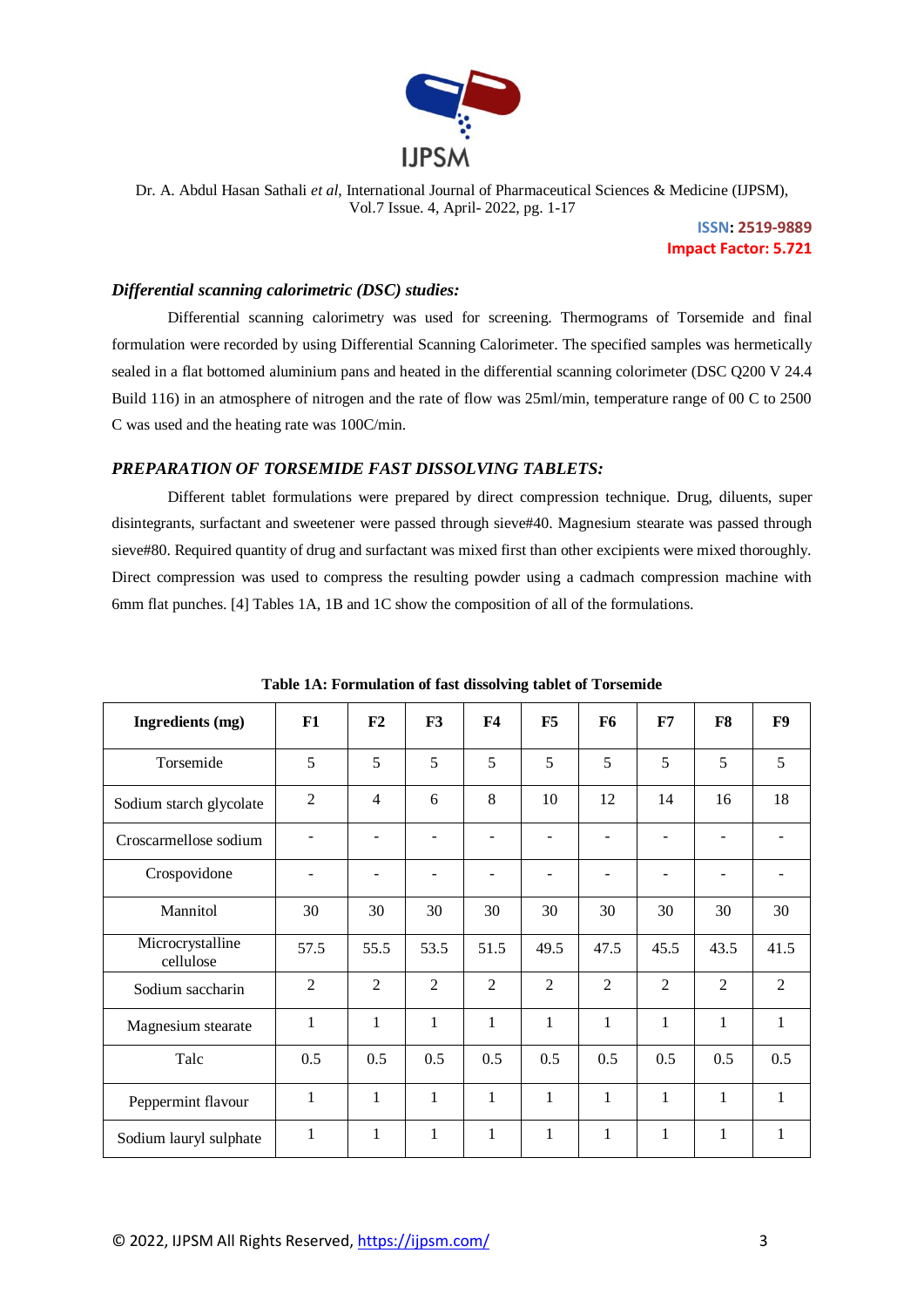

## **ISSN: 2519-9889 Impact Factor: 5.721**

| <b>Ingredients</b> (mg)       | F10                      | F11                      | F12                      | <b>F13</b>               | F14                      | F15            | <b>F16</b>               | F17                      | <b>F18</b>               |
|-------------------------------|--------------------------|--------------------------|--------------------------|--------------------------|--------------------------|----------------|--------------------------|--------------------------|--------------------------|
| Torsemide                     | 5                        | 5                        | 5                        | 5                        | 5                        | 5              | 5                        | 5                        | 5                        |
| Sodium starch glycolate       | ۰                        | ٠                        | $\overline{\phantom{a}}$ | $\overline{\phantom{a}}$ | $\overline{\phantom{a}}$ | ٠              | $\overline{\phantom{a}}$ | $\blacksquare$           | $\overline{\phantom{0}}$ |
| Croscarmellose sodium         | $\overline{2}$           | $\overline{4}$           | 6                        | 8                        | 10                       | 12             | 14                       | 16                       | 18                       |
| Crospovidone                  | $\overline{\phantom{a}}$ | $\overline{\phantom{a}}$ | $\overline{\phantom{a}}$ | $\overline{\phantom{a}}$ | $\overline{\phantom{a}}$ | $\blacksquare$ | $\blacksquare$           | $\overline{\phantom{a}}$ | $\overline{\phantom{a}}$ |
| Mannitol                      | 30                       | 30                       | 30                       | 30                       | 30                       | 30             | 30                       | 30                       | 30                       |
| Microcrystalline<br>cellulose | 57.5                     | 55.5                     | 53.5                     | 51.5                     | 49.5                     | 47.5           | 45.5                     | 43.5                     | 41.5                     |
| Sodium saccharin              | $\overline{2}$           | $\overline{2}$           | $\overline{2}$           | 2                        | $\mathfrak{2}$           | $\mathfrak{2}$ | 2                        | $\mathfrak{2}$           | 2                        |
| Magnesium stearate            | $\mathbf{1}$             | 1                        | $\mathbf{1}$             | 1                        | $\mathbf{1}$             | 1              | 1                        | 1                        | $\mathbf{1}$             |
| Talc                          | 0.5                      | 0.5                      | 0.5                      | 0.5                      | 0.5                      | 0.5            | 0.5                      | 0.5                      | 0.5                      |
| Peppermint flavour            | 1                        | $\mathbf{1}$             | 1                        | 1                        | $\mathbf{1}$             | $\mathbf{1}$   | 1                        | 1                        | $\mathbf{1}$             |
| Sodium lauryl sulphate        | 1                        | 1                        | $\mathbf{1}$             | 1                        | 1                        | 1              | 1                        | 1                        | $\mathbf{1}$             |

## **Table 1B: Formulation of fast dissolving tablet of Torsemide**

**Table 1C: Formulation of fast dissolving tablet of Torsemide**

| Ingredients (mg)              | <b>F19</b>     | F20            | F21  | F22            | F23            | F24            | F25                      | F26            | F27            | <b>F28</b>   |
|-------------------------------|----------------|----------------|------|----------------|----------------|----------------|--------------------------|----------------|----------------|--------------|
| Torsemide                     | 5              | 5              | 5    | 5              | 5              | 5              | 5                        | 5              | 5              | 5            |
| Sodium starch<br>glycolate    |                |                |      |                |                |                | $\overline{\phantom{a}}$ |                |                |              |
| Croscarmellose sodium         |                |                |      |                |                |                | $\overline{\phantom{a}}$ |                |                |              |
| Crospovidone                  | $\overline{2}$ | 4              | 6    | 8              | 10             | 12             | 14                       | 16             | 18             | ۰            |
| Mannitol                      | 30             | 30             | 30   | 30             | 30             | 30             | 30                       | 30             | 30             | 30           |
| Microcrystalline<br>cellulose | 49.5           | 47.5           | 45.5 | 43.5           | 41.5           | 57.5           | 55.5                     | 53.5           | 51.5           | 53.5         |
| Sodium saccharin              | $\overline{2}$ | $\overline{2}$ | 2    | $\overline{2}$ | $\overline{2}$ | $\overline{2}$ | $\overline{2}$           | $\overline{2}$ | $\overline{2}$ | 2            |
| Magnesium stearate            | 1              | 1              | 1    | 1              | 1              | 1              | 1                        | 1              | 1              | $\mathbf{1}$ |
| Talc                          | 0.5            | 0.5            | 0.5  | 0.5            | 0.5            | 0.5            | 0.5                      | 0.5            | 0.5            | 0.5          |
| Peppermint flavour            | 1              | 1              | 1    | 1              | 1              | 1              | 1                        | 1              | 1              | 1            |
| Sodium lauryl sulphate        | 1              |                | 1    | 1              | 1              | 1              | 1                        | 1              | 1              | 1            |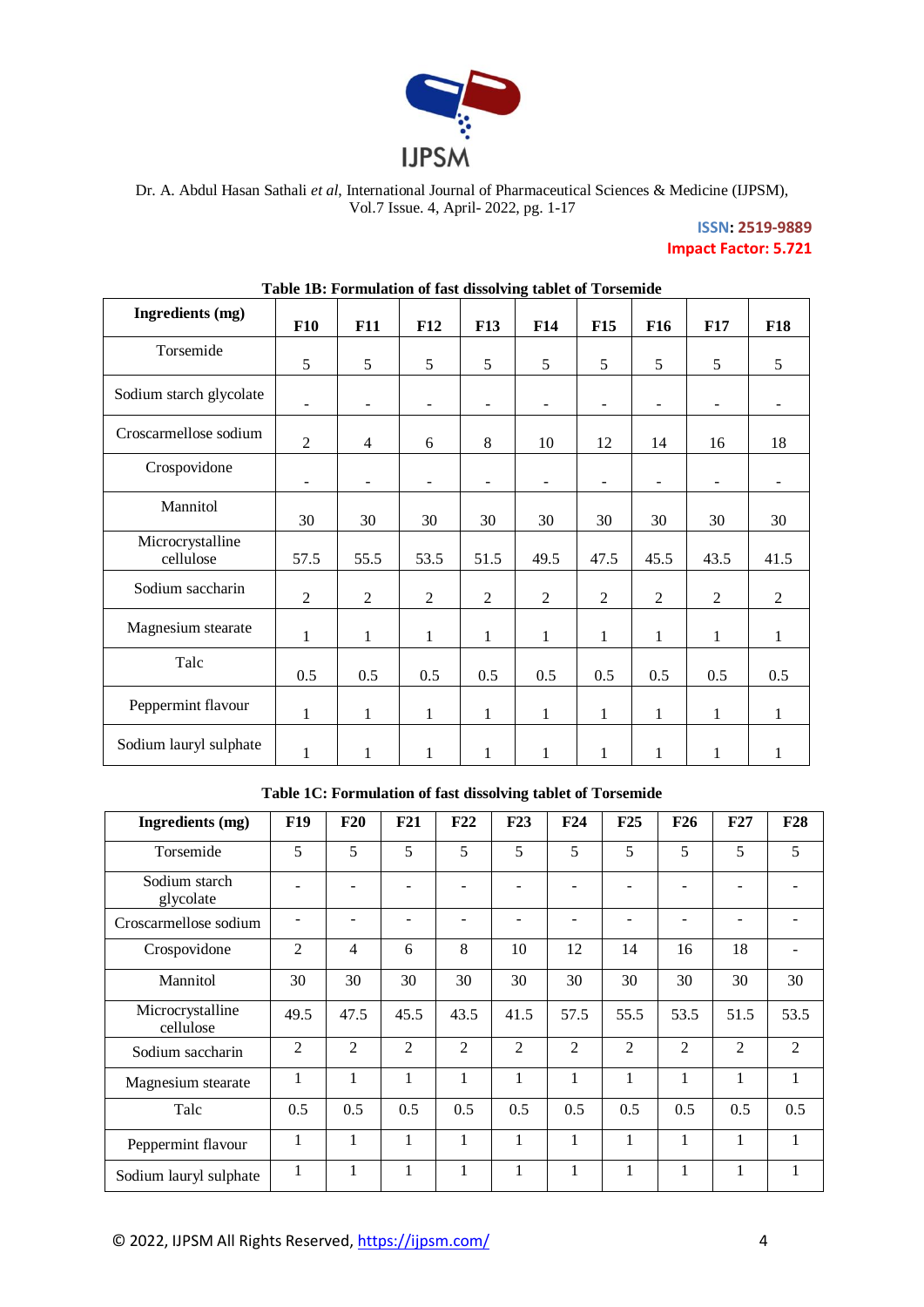

> **ISSN: 2519-9889 Impact Factor: 5.721**

## *PRE-COMPRESSIONEVALUATION OF FAST DISSOLVING TABLETS*

#### *Angle of repose (θ)*

Angle of repose was determined using fixed funnel method. The blend was poured via a funnel that could be elevated vertically until the maximum cone height (h) was reached. Radius of the heap(r) was measured and angle of repose was calculated using formula [6]

 $\theta$  = tan-1 (h/r)

Where,

 $\theta$  = angle of repose,

 $h =$  height of pile,

 $r =$  radius of the base pile.

#### *Bulk density*

Apparent bulk density (LBD) was determined by pouring blend into a graduated cylinder. The bulk volume  $(v_0)$  and weight of powder (m) was determined. The bulk density was calculated using the formula [7]

> $LBD = \frac{W}{A}$ B

#### *Tapped density:*

The measuring cylinder containing known mass of blend was tapped for a fixed time. The minimum volume (vt) occupied in the cylinder and weight of powder blend (m) was measured. The tapped density (TBD) was calculated using the formula [8]

> $TBD = \frac{W}{A}$ T

#### *Carr's index (I)*

The simplex way of measurement of the free flow of powder was compressibility, an indication of the ease with which a material can be induced to flow was given by compressibility index of the granules was determined by carr's compressibility index (c) which was calculated by using the following formula [9]

$$
C = \frac{TBD - LBD}{TD} \times 100
$$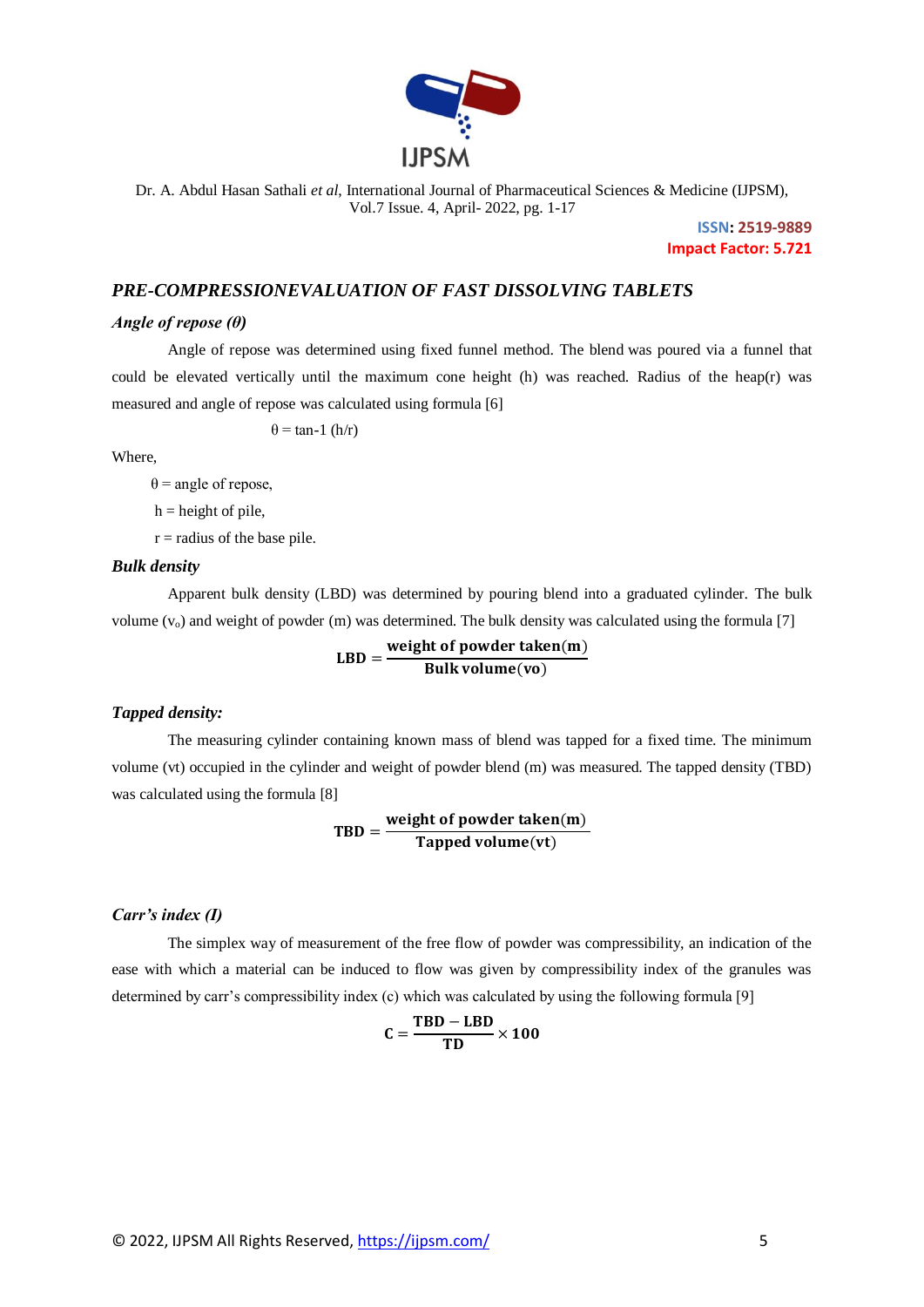

> **ISSN: 2519-9889 Impact Factor: 5.721**

## *Hausner's ratio*

Hausner ratio was an indirect index of ease of powder flow. It was calculated by the following formula.[9]

## Hausner's ratio =  $\frac{T}{t}$ B

Lower hausner ratios (<1.25) indicate better flow properties than higher ones (>1.25).

#### *Drug content for powder blend:*

The Powder blend containing 5 mg equivalent of drug weighed, dissolved and volume was made upto 100ml with 0.1N HCl solution. From the above solution, 5 ml was taken and diluted with 0.1N HCl to obtain (10μg/ml) concentration. The drug content was estimated by measuring the absorbance of the resulting solution at 288nm with a UV spectrophotometer (shimadzu UV-1700 pharma spec, Japan). [10]

## **POST COMPRESSION EVALUATION OF FAST DISSOLVING TABLETS**

#### *General appearance*

Five tablets from different batches were randomly selected and organoleptic properties such as color, odor, taste, shape were evaluated. [11]

#### *Thickness and Diameter*

Thickness of tablet was determined using vernier caliper (Linker, Mumbai). Three tablets from each batch were used and an average value was calculated. [12]

#### *Hardness*

The tablet hardness, which was the force required to break a tablet in a diametric compression force. The hardness tester used in the study was Monsanto hardness tester, which applies force to the tablet diametrically with the help of an inbuilt spring and expressed in  $\text{kg/cm}^2$  [13]

#### *Weight variation*

Weight variation test was done with 20 tablets. It was the individual variation of tablet weight from the average weight of 20 tablets. [12]

#### *Wetting time*

A simple procedure was used to determine the wetting time of the tablets. Five circular tissue papers, each with a diameter of 10cm, were positioned in a petridish with a diameter of 10cm. Ten millilitres of water that contains a water soluble pigment (eosin) was incorporated to the petridish. The tablet was carefully placed on the tissue paper's surface. The wetting time was defined as the time it took for water to reach the tablet's upper surface. [15]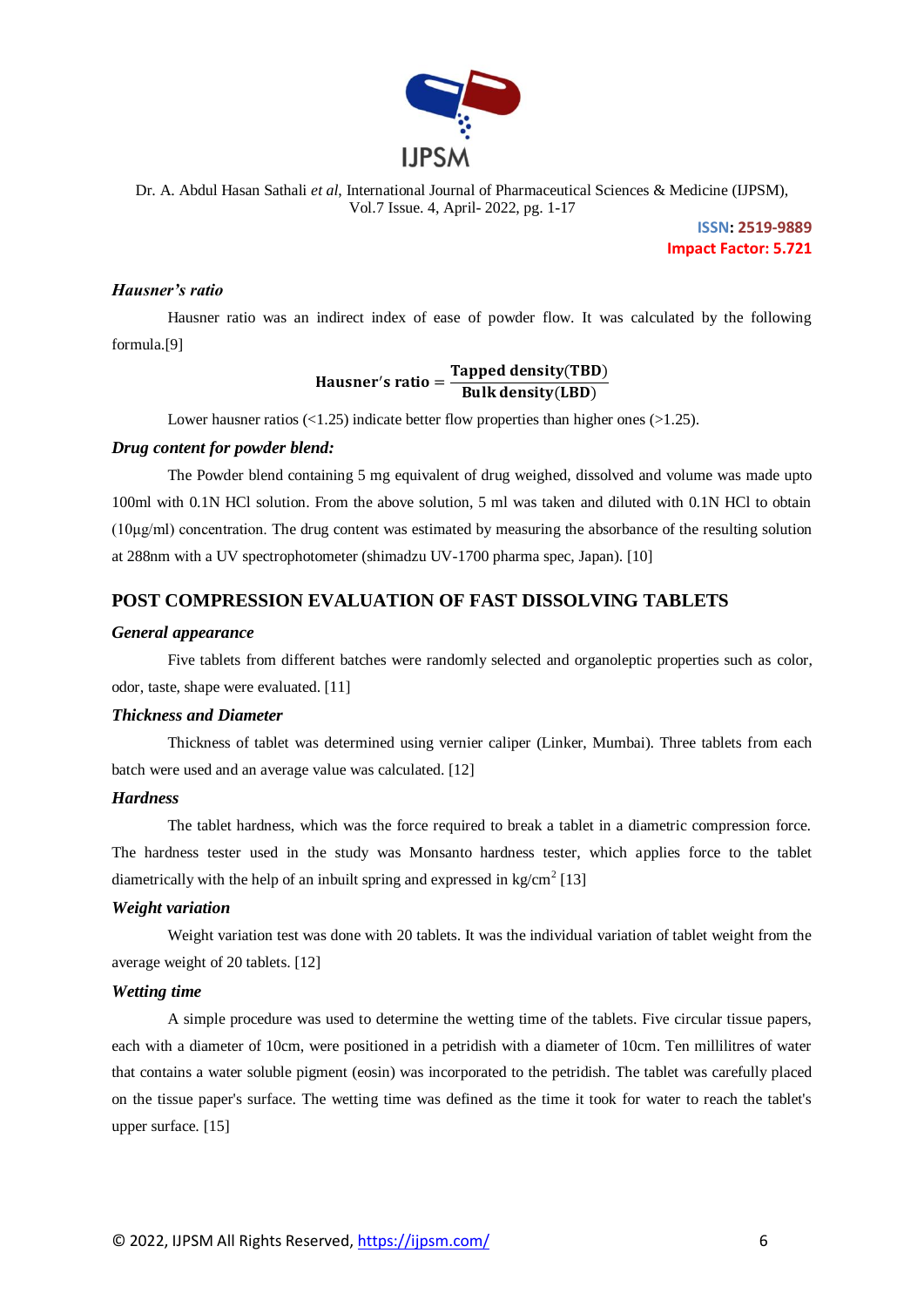

> **ISSN: 2519-9889 Impact Factor: 5.721**

#### *Water absorption ratio*

A piece of tissue paper folded twice was placed in a small petridish containing 6ml of water. A tablet was put on the tissue paper and allowed to completely wet. The wetted tablet was then weighed. Water absorption ratio, R is determined using following equation

$$
R = \frac{Wa - Wb}{Wb} \times 100
$$

Where,

Wa =Weight of tablet after water absorption

Wb= Weight of tablet before water absorption

#### *In-vitro disintegration test*

The disintegration test apparatus (Lab India Disso apparatus, 2000, India) was used to determine the in vitro disintegration time. A tablet was placed in the apparatus, and a disc was added to each of the six tubes. Suspend the basket rack in a beaker filled with 900 ml of distilled water at  $37^{\circ}$  C and move the basket, incorporating tablets, up and down 5-6 cm at a frequency of 28-32 cycles per minute. The time it took for the tablet to completely disintegrate, leaving no discernible mass in the apparatus, was measured in seconds. [16] Disintegration time

a) Uncoated tablets: 5- 30 minutes

b) Coated tablets: 1-2 hours

c) Fast dissolving tablets: less than 3 minutes (European Pharmacopoeia)

#### *In-vitro dissolution test*

The drug release rate of Torsemide from fast dissolving tablets was determined using the USP dissolution test apparatus II (paddle type). The dissolution test was performed at  $37\pm0.5^{\circ}$ c and a rotation speed of 50 rpm, using 900ml of 0.1N Hcl as buffer solution. A sample of 5 ml of solution was withdrawn from the dissolution apparatus every 5 minutes for 30 minutes. Using a UV spectrophotometer, the absorbance of these solutions was measured at 288 nm. An equation derived from a standard curve was used to calculate cumulative percentage drug release. [17]

#### *X-ray diffraction studies*

Powder X-ray diffraction pattern of Torsemide, excipients and final formulation were studied using Xray diffractometer (XRD-462, Digaku, Japan) with CuKα radiation. 40 kV and 30 mA were chosen as the voltage and current settings, respectively. With a scan speed of  $10^{\circ}/\text{min}$ , all patterns were scanned over the range  $5-70^{\circ}$  2 $\theta$ .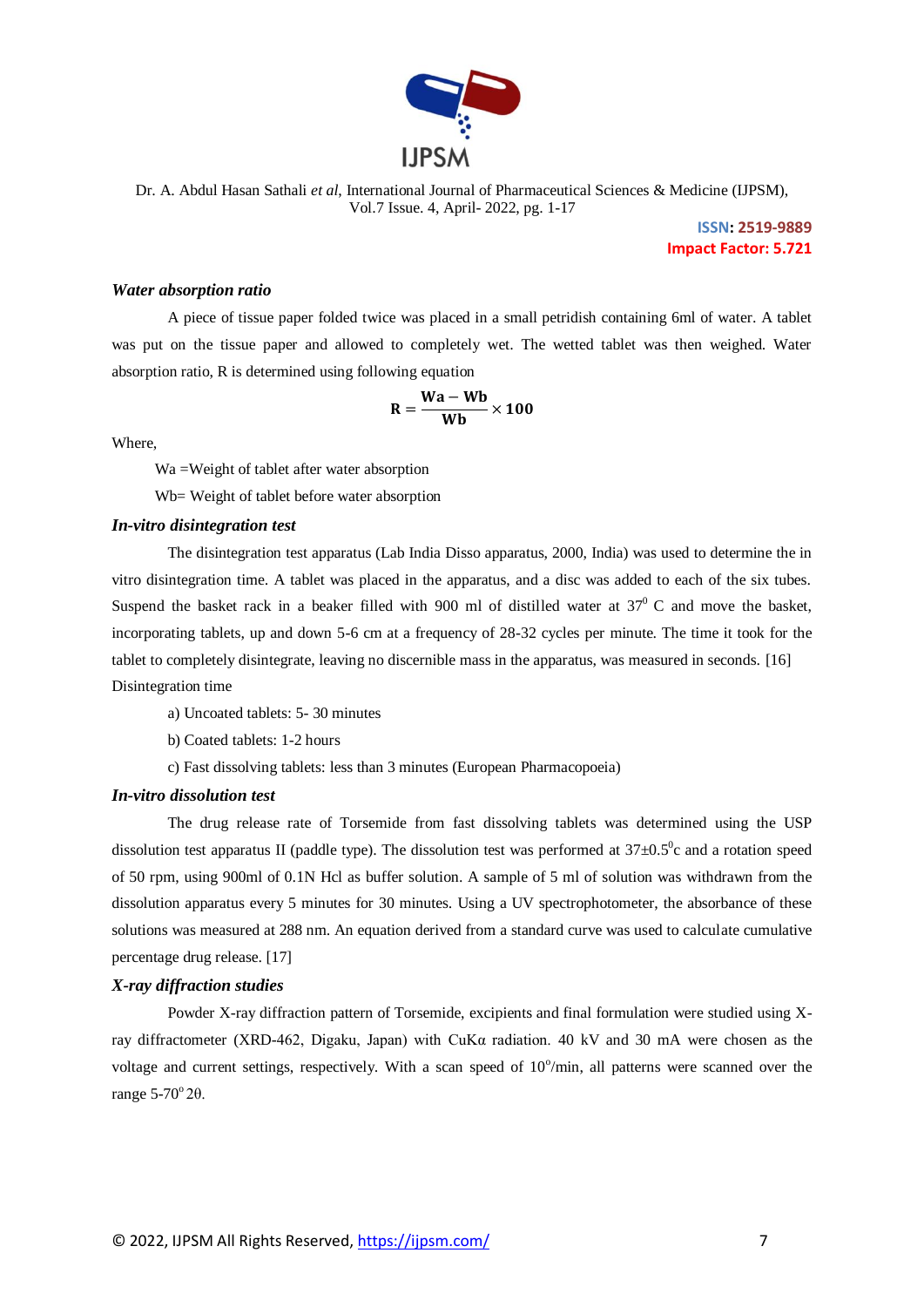

> **ISSN: 2519-9889 Impact Factor: 5.721**

#### *Stability studies*

Three batches of the best formulation were stored for two months at at  $40^{\circ}$  C  $\pm$  2°C and RH 75%  $\pm$  5%. The drug content, physical appearance, hardness, and thickness of stored formulations were compared to those of freshly prepared tablets during in vitro release studies.

## **RESULTS AND DISCUSSION**

#### *Fourier Transform Infrared spectroscopic (FTIR) studies:*

Infrared spectrum of pure drug showed the characteristic peaks at 3400.62 cm-1, 3348.54cm-1, 2968.55 cm-1, 1654.01 cm-1, 1462.09 cm-1, 1315.5 cm-1, 1083.07cm-1, 881.5 cm-1. Further in the fast dissolving tablet, all the above characteristics peaks of the drug appeared in the spectrum, which indicated that there was no interaction between the drug and excipients used in the formulation.

## *Differential scanning colorimetric (DSC) studies:*

Any possible drug polymer interaction can be studied by thermal analysis. Torsemide's DSC thermogram was characteristic of a crystalline substance, with a sharp endothermic crest at 167.97° C, which corresponded to melting and decomposition. The thermograms of the final formulation of torsemide with other excipients showed the existence of the drug endothermic peak which could indicate the absence of interactions between torsemide and other excipients. The thermogram of pure drug and fast dissolving tablet were shown in Figure 1 & Figure 2.



**Figure 1: DSC thermogram of Torsemide**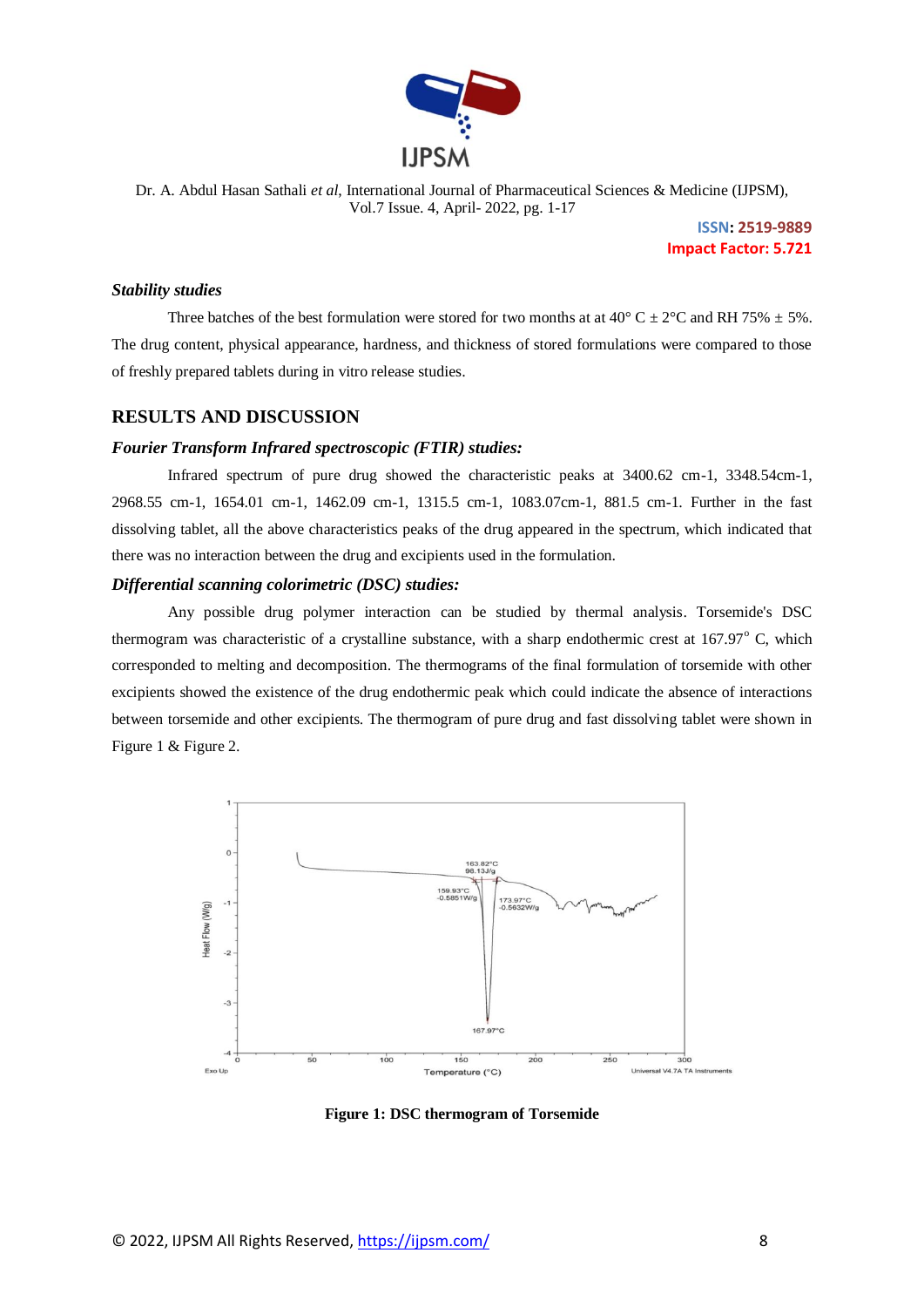

Dr. A. Abdul Hasan Sathali *et al*, International Journal of Pharmaceutical Sciences & Medicine (IJPSM), Vol.7 Issue. 4, April- 2022, pg. 1-17

## **ISSN: 2519-9889 Impact Factor: 5.721**



**Figure 2: DSC thermogram of Torsemide fast dissolving tablet**

#### *Pre-compression evaluation for powder blend*

To determine the flow properties of a powder blend, the pre-compression characteristics were evaluated for all formulations, i.e., F1 to F28. All of the formulations had an angle of repose ranging from 27°11' to 36°69' and a bulk density of 0.36–0.62 gm/ml. All formulations had tapped densities ranging from 0.43 to 0.69 g/ml, a compressibility index ranging from 7.13% to 25.01%, and a Hausner's ratio ranging from 1.07 to 1.33. The drug content in all of the formulations ranged from 97.04% to 101.49%.

#### *Post compression evaluation of fast dissolving tablets*

All the formulations exhibited a white color and a round shape, and the weight variation of FDTs was within acceptable limits. The Hardness of all formulations was found to be  $3-4$  kg/cm<sup>2</sup> and friability of all the formulation was ranged from 0.27 % to 0.83 %. All of the formulations had less than 1% friability, indicating that the tablets had good mechanical resistance. The thickness and diameter of all the formulations were used to determine the uniformity of size and shape of the tablets. From the results, it was found that the thickness of the tablet in all formulations was 3.0mm-3.2mm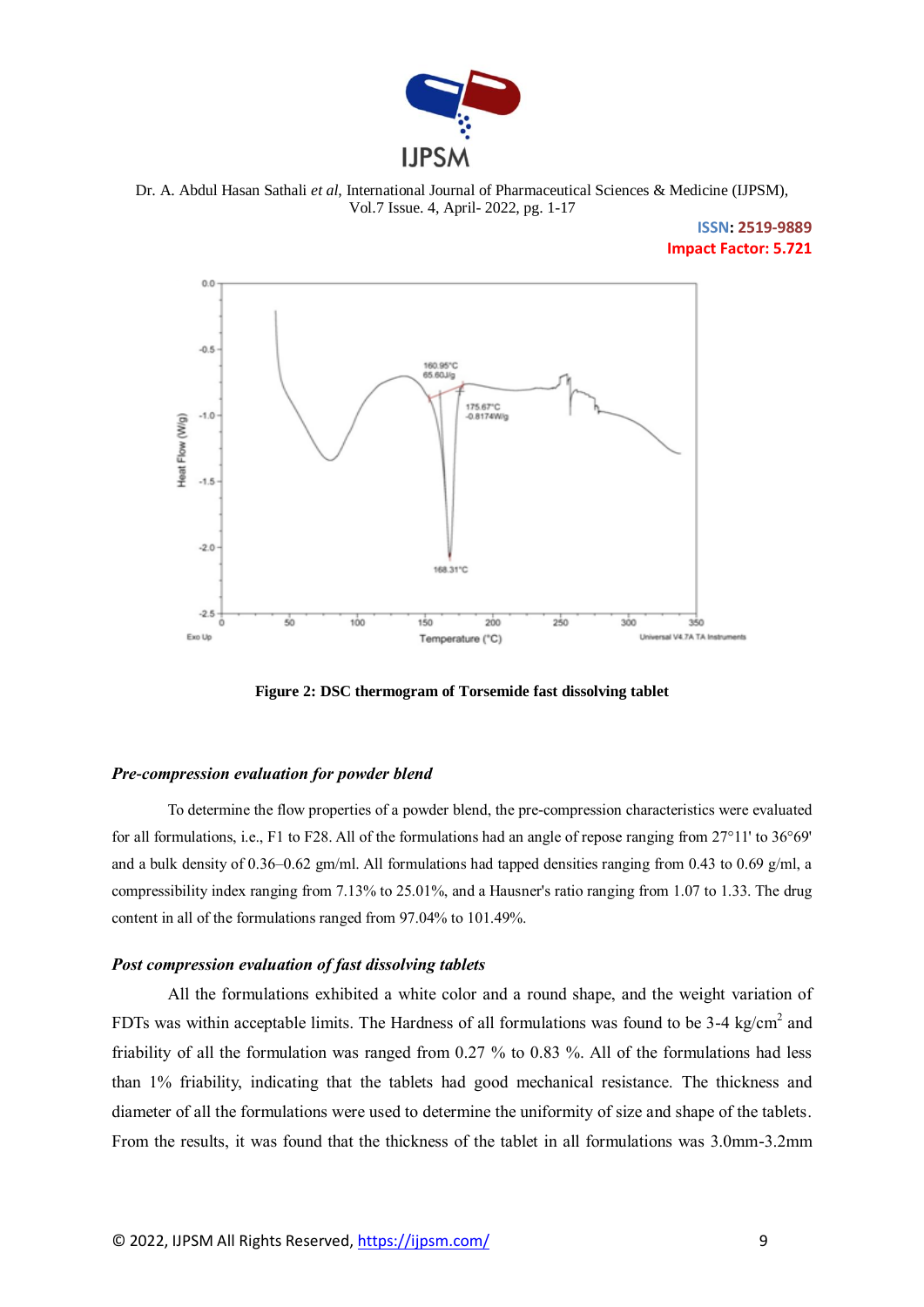

> **ISSN: 2519-9889 Impact Factor: 5.721**

and the diameter of the tablet in all formulations was 6mm. The results show that all of the formulations were the same size and shape.

## *Wetting time*

It was used to determine the capacity of the tablets to disintegrate by swelling of water. All the formulations showed quick wetting, this may be due to ability of swelling and also capacity of absorption of water. Table 3 shows the wetting time results for all formulations. The results showed that as the concentration of superdisintegrant increased, the time it took for the superdisintegrant to dissolve decreased. Formulation F27, which contains 18% Crospovidone, has a faster wetting time than the others, because of its action performed by the combination of both wicking and swelling mechanism.

## *In-vitro disintegration test*

 Formulations F1, F2, F3, F4, F5, F6, F7, F8, F9, F10, F11, F12, F13, F14, F15, F16, F17, F18, F19, F20, F21, F22, F23, F24, F25, F26, F27, F28 showed the disintegration time 146, 145, 136, 124, 114, 107, 98, 94, 87, 127, 119, 115, 110, 94, 87, 77, 82, 76, 94, 83, 74, 65, 71, 67, 64, 57, 53, 274 seconds respectively. It was observed that formulation F27, which contains 18% crospovidone, was found to disintegrate rapidly in a short period of time (53 seconds). The time it took for all of the tablets to disintegrate was less than 3 minutes (European Pharmacopoeia, 2001), indicating that they met the criteria for fast dissolving tablets. Table 3B summarizes the findings.

| <b>Batch</b><br>code | Angle of repose<br>$\pm$ SD | <b>Bulk density</b><br>$(g/ml) \pm SD$ | <b>Tapped</b><br>density<br>$(g/ml)\pm SD$ | Carr's index<br>$(\%) \pm SD$ | Hausner's<br>ratio<br>$\pm$ SD | Drug content<br>$(\%)\pm SD$ |
|----------------------|-----------------------------|----------------------------------------|--------------------------------------------|-------------------------------|--------------------------------|------------------------------|
| F1                   | $31.58 \pm 4.27$            | $0.42 \pm 0.00$                        | $0.52 \pm 0.00$                            | $20.01 \pm 0.05$              | $1.24 \pm 0.00$                | $95.70 \pm 1.20$             |
| F2                   | $32.39 + 3.16$              | $0.46 \pm 0.00$                        | $0.58 \pm 0.00$                            | $21.52 \pm 0.03$              | $1.27 \pm 0.00$                | $96.10 \pm 3.12$             |
| F3                   | $29.92 \pm 1.62$            | $0.45 \pm 0.00$                        | $0.57 \pm 0.00$                            | $20.02 \pm 0.03$              | $1.25 \pm 0.00$                | $95.00 \pm 1.47$             |
| F <sub>4</sub>       | $30.39 \pm 1.46$            | $0.45 \pm 0.03$                        | $0.49 \pm 0.03$                            | $07.13 \pm 0.09$              | $1.07 \pm 0.00$                | $97.48 \pm 2.04$             |
| F5                   | $33.53 \pm 1.62$            | $0.62+0.03$                            | $0.69 + 0.04$                              | $09.67 \pm 0.48$              | $1.10\pm0.00$                  | $95.98 \pm 3.01$             |
| F6                   | $29.93 \pm 1.50$            | $0.60 \pm 0.03$                        | $0.66 \pm 0.04$                            | $09.42 \pm 0.44$              | $1.10\pm0.00$                  | $97.38 \pm 1.76$             |
| F7                   | $30.91 \pm 0.32$            | $0.45 \pm 0.05$                        | $0.51 \pm 0.05$                            | $12.78 \pm 0.48$              | $1.14 \pm 0.00$                | $97.68 \pm 1.42$             |

**Table 2: Evaluation of mixed powder blend of Torsemide**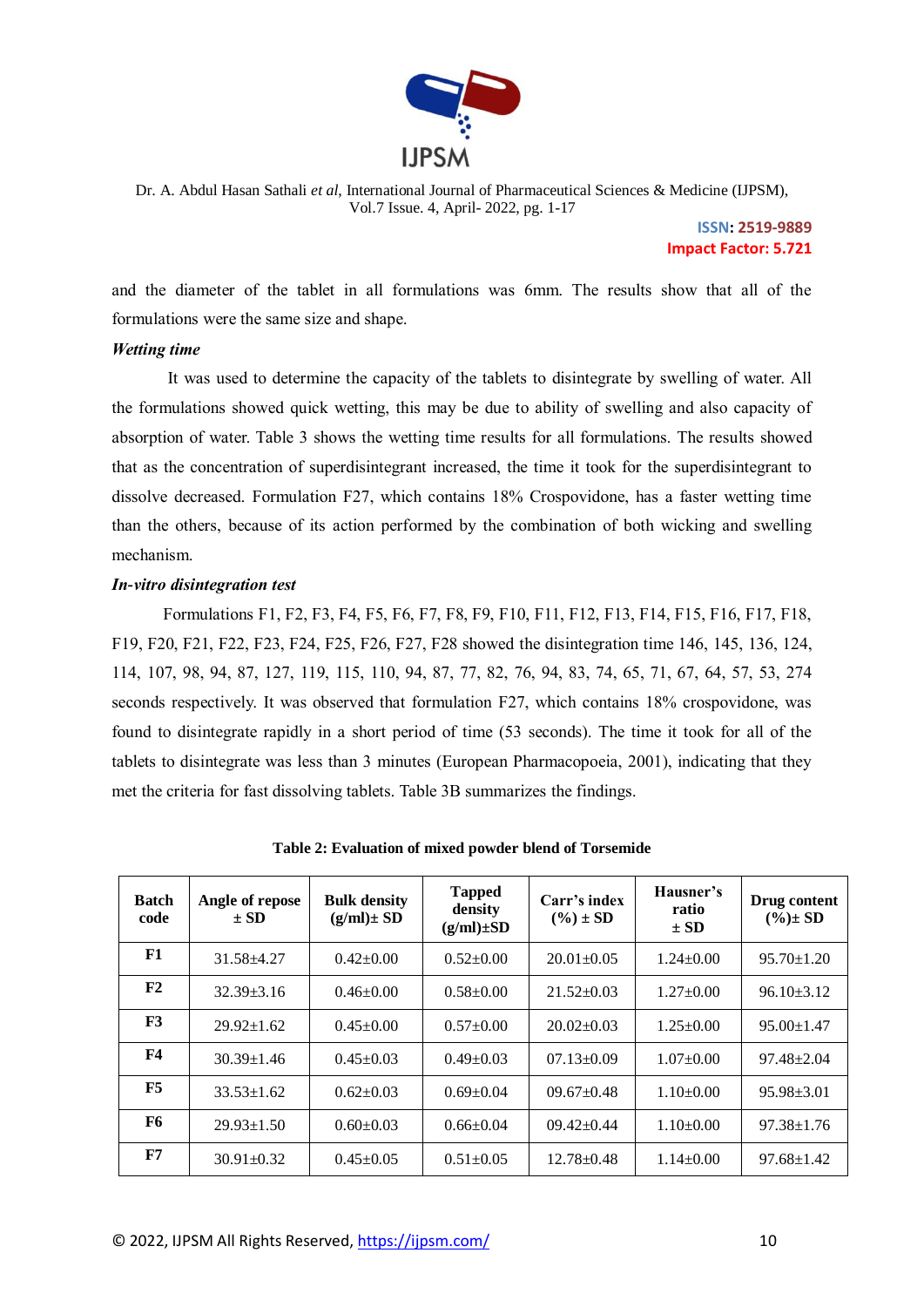

## **ISSN: 2519-9889 Impact Factor: 5.721**

| F8         | $30.44 \pm 0.81$ | $0.49 \pm 0.03$ | $0.57 \pm 0.04$ | $13.37 \pm 0.89$ | $1.15 \pm 0.01$ | 97.38±2.97       |
|------------|------------------|-----------------|-----------------|------------------|-----------------|------------------|
| F9         | $30.17 \pm 0.28$ | $0.48 \pm 0.01$ | $0.55 \pm 0.02$ | $13.05 \pm 0.48$ | $1.14 \pm 0.00$ | 98.69±0.17       |
| <b>F10</b> | $28.03 \pm 4.10$ | $0.41 \pm 0.00$ | $0.48 + 0.00$   | $13.32 \pm 0.01$ | $1.15 \pm 0.00$ | 96.58±0.92       |
| <b>F11</b> | $27.11 \pm 3.37$ | $0.41 \pm 0.00$ | $0.48 \pm 0.00$ | $13.32 \pm 0.00$ | $1.15 \pm 0.00$ | $97.68 \pm 1.42$ |
| <b>F12</b> | 33.36±0.27       | $0.40 \pm 0.00$ | $0.50 \pm 0.00$ | $18.78 \pm 0.03$ | $1.23 \pm 0.00$ | 97.38±2.97       |
| <b>F13</b> | $30.39 \pm 0.35$ | $0.42 \pm 0.00$ | $0.52 \pm 0.00$ | $19.99 \pm 0.06$ | $1.24 \pm 0.00$ | $98.69 \pm 0.17$ |
| F14        | $36.69 \pm 0.29$ | $0.37 \pm 0.00$ | $0.45 \pm 0.00$ | $17.72 \pm 0.00$ | $1.21 \pm 0.00$ | 97.48±2.92       |
| <b>F15</b> | $30.73 \pm 0.50$ | $0.36 \pm 0.00$ | $0.43 \pm 0.00$ | $16.70 \pm 0.00$ | $1.20 \pm 0.00$ | 95.77±4.13       |
| <b>F16</b> | $30.42 \pm 0.49$ | $0.43 \pm 0.01$ | $0.50 \pm 0.01$ | $13.05 \pm 0.49$ | $1.14 \pm 0.00$ | 97.48±2.92       |
| F17        | $30.23 \pm 0.67$ | $0.44 \pm 0.03$ | $0.51 \pm 0.04$ | $13.37 \pm 0.90$ | $1.15 \pm 0.01$ | 98.19±0.30       |
| <b>F18</b> | 30.59±0.32       | $0.45 \pm 0.03$ | $0.52 \pm 0.04$ | 13.33±0.94       | $1.15 \pm 0.01$ | 98.48±1.08       |
| <b>F19</b> | $30.60 \pm 0.44$ | $0.41 \pm 0.00$ | $0.55 \pm 0.00$ | $25.01 \pm 0.06$ | $1.33 \pm 0.00$ | $97.58 \pm 1.20$ |
| F20        | $31.30 \pm 0.40$ | $0.39 \pm 0.00$ | $0.47 \pm 0.00$ | $17.69 \pm 0.10$ | $1.21 \pm 0.00$ | $98.19 \pm 0.30$ |
| F21        | $30.33 \pm 0.57$ | $0.39 \pm 0.01$ | $0.47 + 0.02$   | $18.00 \pm 0.64$ | $1.21 \pm 0.01$ | $98.08 \pm 1.13$ |
| F22        | $30.33 \pm 0.13$ | $0.41 \pm 0.02$ | $0.48 + 0.02$   | 14.86±3.39       | $1.17 \pm 0.04$ | $97.98 \pm 1.14$ |
| F23        | $30.33 \pm 0.32$ | $0.41 \pm 0.01$ | $0.48 + 0.02$   | $14.58 \pm 3.60$ | $1.17 \pm 0.05$ | 97.98±1.48       |
| F24        | $30.56 \pm 0.34$ | $0.37 \pm 0.00$ | $0.44 \pm 0.01$ | $15.68 \pm 3.38$ | $1.18 \pm 0.04$ | $97.98 \pm 0.75$ |
| F25        | 30.95±0.27       | $0.45 \pm 0.03$ | $0.49 \pm 0.03$ | $07.13 \pm 0.09$ | $1.07 \pm 0.00$ | $98.59 \pm 1.05$ |
| F26        | $30.33 \pm 0.28$ | $0.62 \pm 0.03$ | $0.69 \pm 0.04$ | $09.67 \pm 0.48$ | $1.10\pm0.00$   | $96.98 \pm 0.30$ |
| F27        | 30.98±0.46       | $0.60 \pm 0.03$ | $0.66 \pm 0.04$ | $09.42 \pm 0.44$ | $1.10 \pm 0.00$ | $99.19 \pm 0.62$ |
| <b>F28</b> | $30.64 \pm 0.54$ | $0.42 \pm 0.01$ | $0.47 + 0.02$   | $12.77 \pm 0.48$ | $1.14 \pm 0.00$ | 96.58±0.92       |

**Table 3A: Evaluation of fast dissolving tablets of Torsemide**

| <b>Formulation</b><br>code | <b>Thickness</b><br>(mm) | <b>Hardness</b><br>(kg/cm <sup>2</sup> ) | Average weight<br>(mg) | Friability $(\% )$ | <b>Content</b><br>uniformity $(\% )$ |
|----------------------------|--------------------------|------------------------------------------|------------------------|--------------------|--------------------------------------|
| F1                         | 3.2                      |                                          | 99.20                  | 0.83               | 98.39                                |
| F2                         |                          |                                          | 95.88                  | 0.34               | 99.19                                |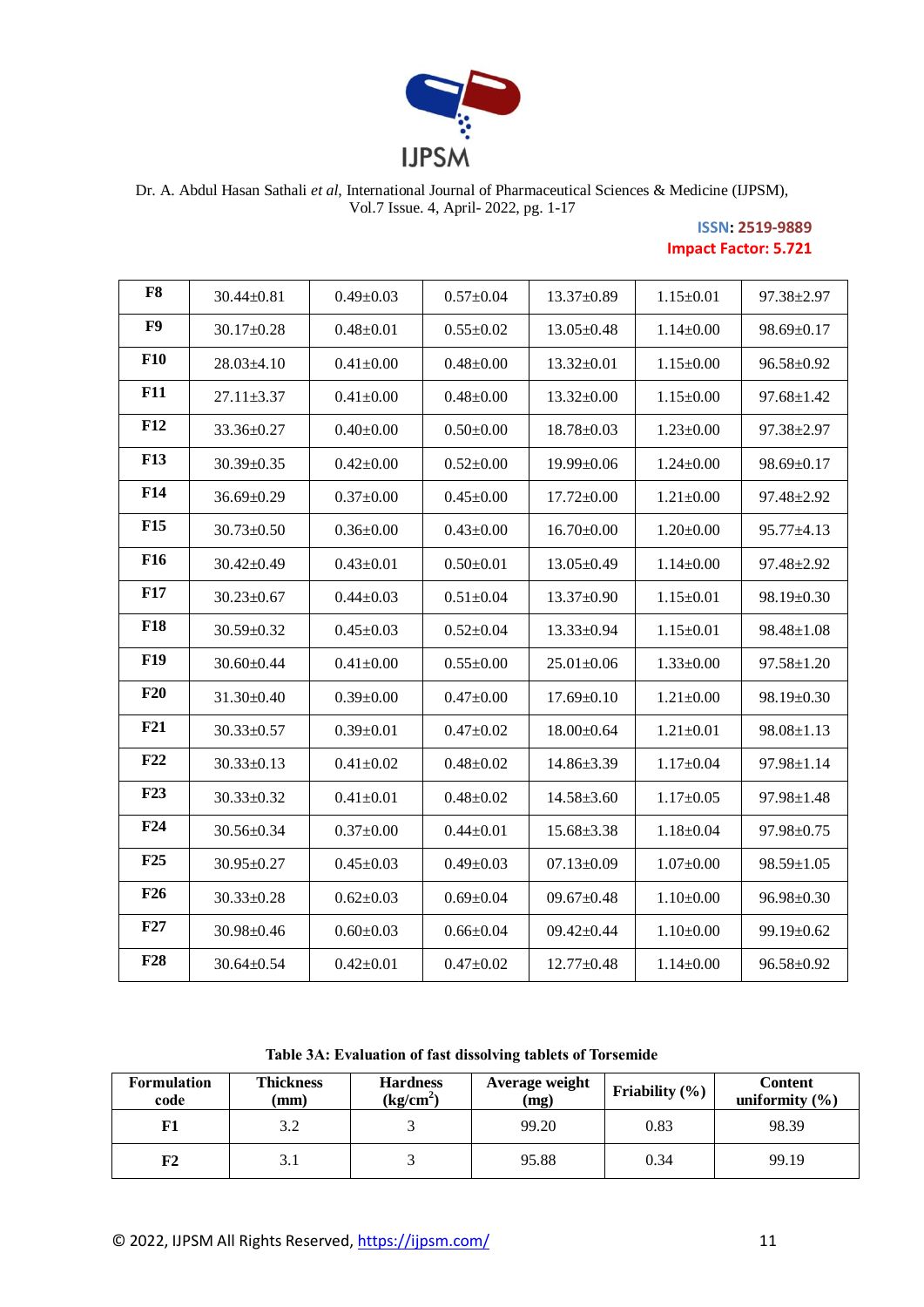

## **ISSN: 2519-9889 Impact Factor: 5.721**

| F3             | 3.1     | $\mathfrak{Z}$ | 98.16 | 0.58     | 98.79 |
|----------------|---------|----------------|-------|----------|-------|
| F <sub>4</sub> | $3.0\,$ | $\mathfrak{Z}$ | 97.67 | 0.51     | 98.59 |
| F5             | 3.2     | $\mathfrak{Z}$ | 98.36 | 0.41     | 98.39 |
| F <sub>6</sub> | 3.0     | $\overline{4}$ | 98.18 | 0.53     | 98.19 |
| F7             | 3.1     | $\mathfrak{Z}$ | 98.70 | 0.41     | 97.88 |
| ${\bf F8}$     | 3.1     | $\mathfrak{Z}$ | 98.72 | 0.36     | 97.58 |
| F9             | 3.1     | $\mathfrak{Z}$ | 98.48 | 0.35     | 98.09 |
| F10            | 3.1     | $\mathfrak{Z}$ | 98.40 | $0.4\,$  | 97.99 |
| F11            | 3.2     | $\mathfrak{Z}$ | 98.79 | 0.43     | 97.98 |
| F12            | 3.2     | $\mathfrak{Z}$ | 98.44 | 0.56     | 98.29 |
| <b>F13</b>     | 3.1     | $\overline{4}$ | 98.44 | 0.32     | 98.08 |
| F14            | $3.2\,$ | $\mathfrak{Z}$ | 98.79 | 0.27     | 98.59 |
| F15            | $3.2\,$ | $\overline{4}$ | 97.50 | 0.52     | 98.19 |
| <b>F16</b>     | 3.0     | $\mathfrak{Z}$ | 98.70 | 0.41     | 97.88 |
| F17            | 3.0     | $\mathfrak{Z}$ | 98.5  | 0.31     | 98.59 |
| <b>F18</b>     | 3.0     | $\mathfrak{Z}$ | 98.23 | 0.36     | 97.88 |
| <b>F19</b>     | $3.0\,$ | $\mathfrak{Z}$ | 93.68 | 0.3      | 98.59 |
| F20            | $3.2\,$ | $\mathfrak{Z}$ | 98.01 | 0.39     | 98.49 |
| F21            | $3.2\,$ | $\overline{4}$ | 97.69 | 0.37     | 98.09 |
| F22            | $3.2\,$ | $\mathfrak{Z}$ | 97.48 | 0.29     | 98.49 |
| F23            | 3.1     | $\mathfrak{Z}$ | 98.08 | $0.28\,$ | 97.88 |
| F24            | 3.2     | $\mathfrak{Z}$ | 98.23 | 0.36     | 97.88 |
| F25            | 3.0     | $\mathfrak{Z}$ | 97.48 | 0.29     | 98.49 |
| F26            | 3.0     | $\mathfrak{Z}$ | 98.40 | $0.4\,$  | 97.99 |
| F27            | 3.0     | $\mathfrak{Z}$ | 98.79 | 0.43     | 97.98 |
| F28            | $3.2\,$ | $\mathfrak{Z}$ | 98.5  | 0.31     | 98.59 |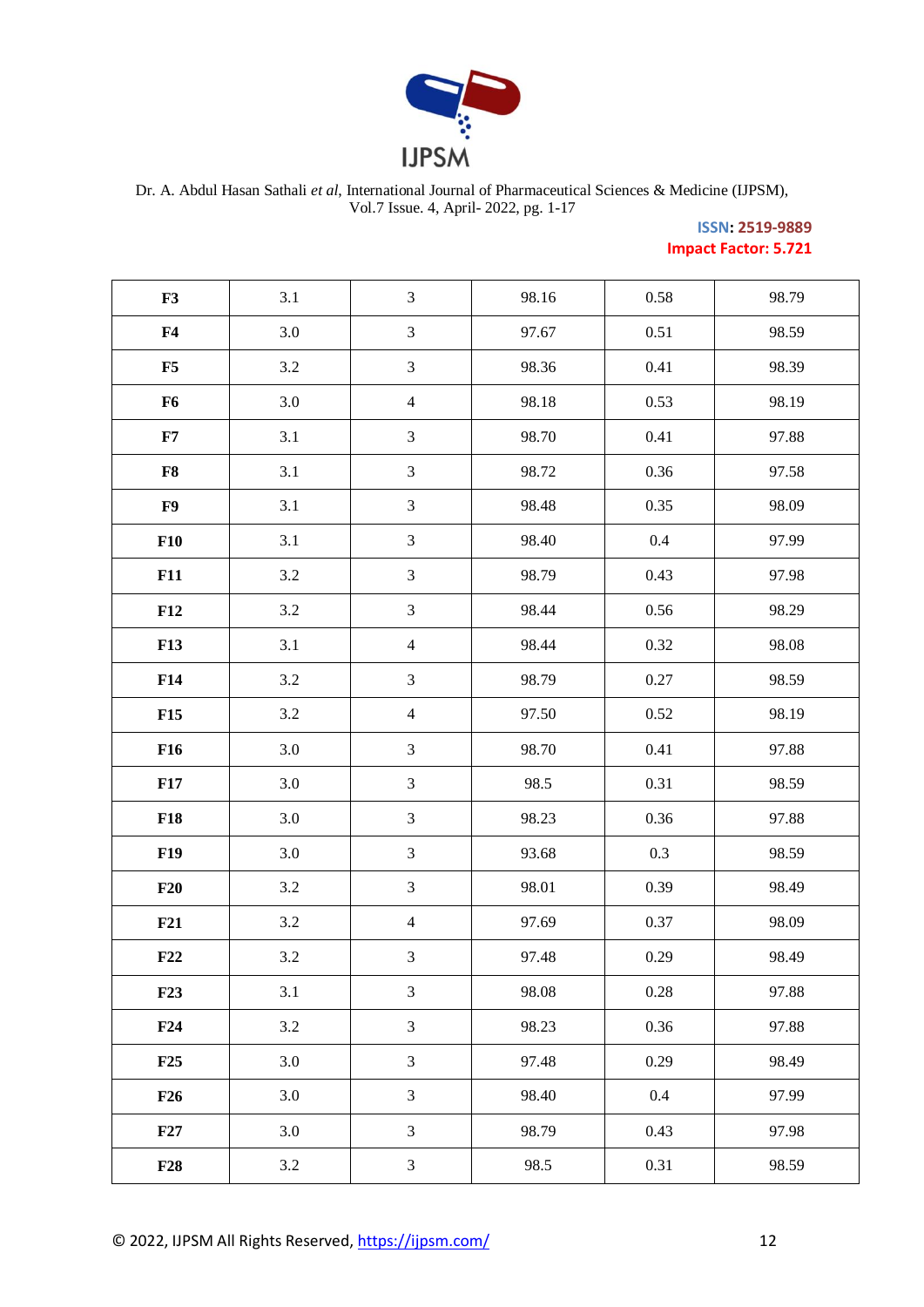

**ISSN: 2519-9889 Impact Factor: 5.721**

| <b>Formulation code</b> | <b>Disintegration</b><br>time (sec) | <b>Water absorption</b><br>ratio $(\% )$ | <b>Wetting time</b><br>(sec) | Max % of drug<br>release at 10 min |
|-------------------------|-------------------------------------|------------------------------------------|------------------------------|------------------------------------|
| F1                      | 146                                 | 50.45                                    | 118                          | 93.09±0.54                         |
| F2                      | 145                                 | 51.55                                    | 111                          | 93.99±0.31                         |
| F <sub>3</sub>          | 136                                 | 58.19                                    | 102                          | 92.17±0.54                         |
| F <sub>4</sub>          | 124                                 | 68.76                                    | 93                           | 90.90±0.31                         |
| F5                      | 114                                 | 75.03                                    | 79                           | $90.53 \pm 0.54$                   |
| F <sub>6</sub>          | 107                                 | 77.95                                    | 66                           | 88.55±0.31                         |
| F7                      | 98                                  | 79.31                                    | 52                           | $96.34 \pm 0.31$                   |
| F8                      | 94                                  | 80.12                                    | 45                           | 91.99±0.31                         |
| F9                      | 87                                  | 83.1                                     | 34                           | 95.09±0.31                         |
| <b>F10</b>              | 127                                 | 27.69                                    | 91                           | $92.54 \pm 0.31$                   |
| F11                     | 119                                 | 41.39                                    | 82                           | $90.56 \pm 0.54$                   |
| <b>F12</b>              | 115                                 | 50.09                                    | 75                           | 94.00±0.31                         |
| <b>F13</b>              | 110                                 | 50.58                                    | 68                           | 84.75±0.31                         |
| F14                     | 94                                  | 55.67                                    | 53                           | 88.20±0.31                         |
| F15                     | 87                                  | 58.86                                    | 47                           | $92.73 \pm 0.54$                   |
| F <sub>16</sub>         | 77                                  | 61.02                                    | 40                           | 84.91±0.31                         |
| F17                     | 82                                  | 60.38                                    | 31                           | $91.27 \pm 0.31$                   |
| <b>F18</b>              | 76                                  | 62.55                                    | 22                           | $86.54 \pm 0.31$                   |
| <b>F19</b>              | 94                                  | 62.36                                    | 51                           | $92.55 \pm 0.31$                   |
| F20                     | 83                                  | 66.8                                     | 44                           | 89.65±0.31                         |
| F21                     | 74                                  | 76.07                                    | 39                           | 92.74±0.54                         |
| F22                     | 65                                  | 77.66                                    | 33                           | $90.00 \pm 0.54$                   |
| F <sub>23</sub>         | 71                                  | 79.52                                    | 29                           | 89.10±0.31                         |
| F24                     | 67                                  | 82.59                                    | 25                           | $90.01 \pm 0.54$                   |
| F25                     | 64                                  | 85.91                                    | 19                           | 95.98±0.54                         |
| F26                     | 57                                  | 89.52                                    | 13                           | 93.81±0.54                         |
| F27                     | 53                                  | 91.9                                     | 10                           | 99.62±0.31                         |
| <b>F28</b>              | 274                                 | 23.3                                     | 251                          | $22.36 \pm 0.82$                   |

## **Table 3B: Evaluation of fast dissolving tablets of Torsemide**

## *In-vitro dissolution test*

The results showed that the release profiles of different formulations varied according to the type of superdisintegrants and its percentage in the formulations. Maximum percentage of drug (More than 80%) was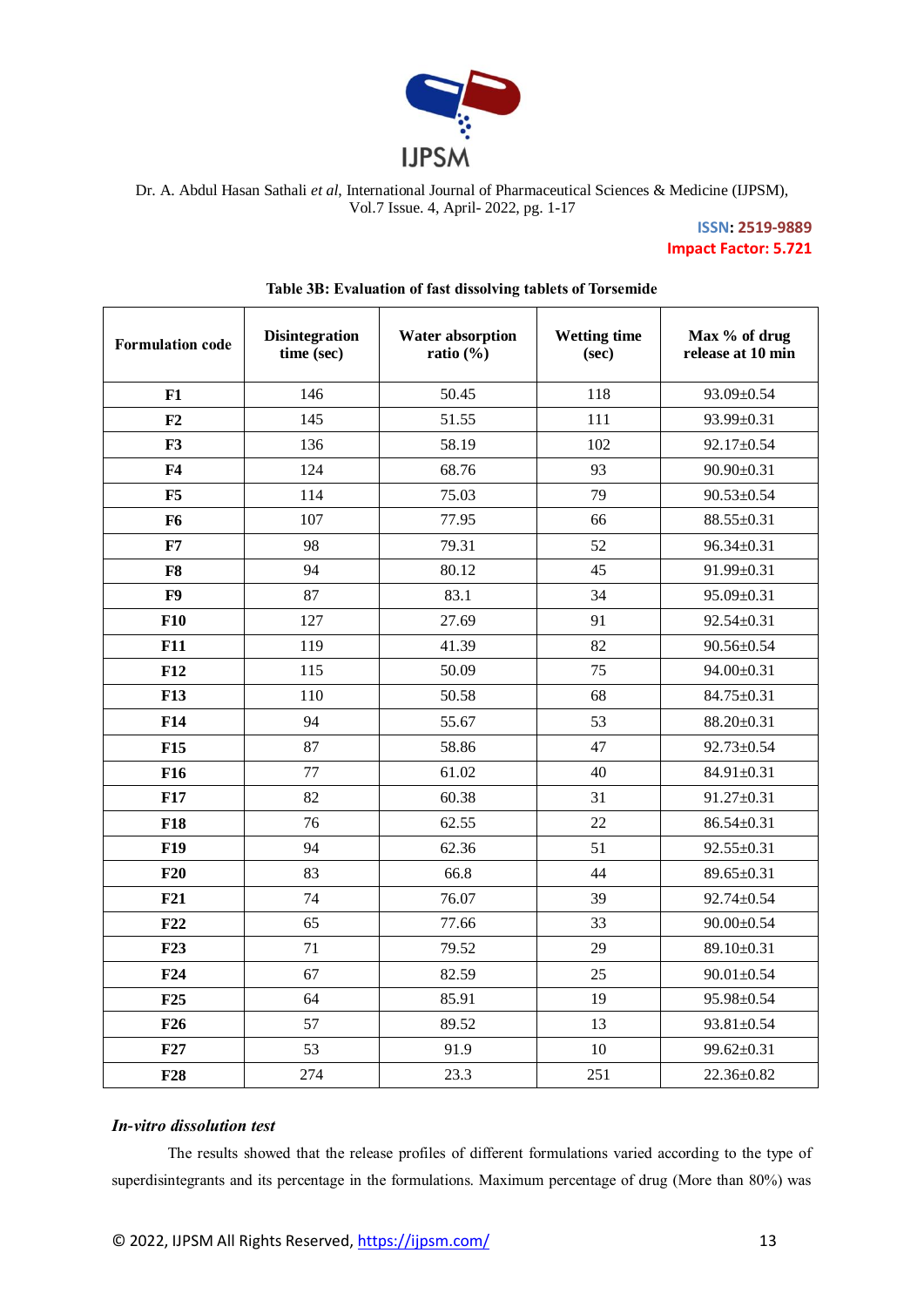

> **ISSN: 2519-9889 Impact Factor: 5.721**

released from the all formulations within 10 minutes. The maximum percentage of drug release was achieved by the formulation containing crospovidone (18%) as a superdisintegrant. It may be due to the results in the rapid disintegration of tablet in dissolution medium resulting in maximum drug release. The results were shown in Figure  $3(a, b, c, d)$ .













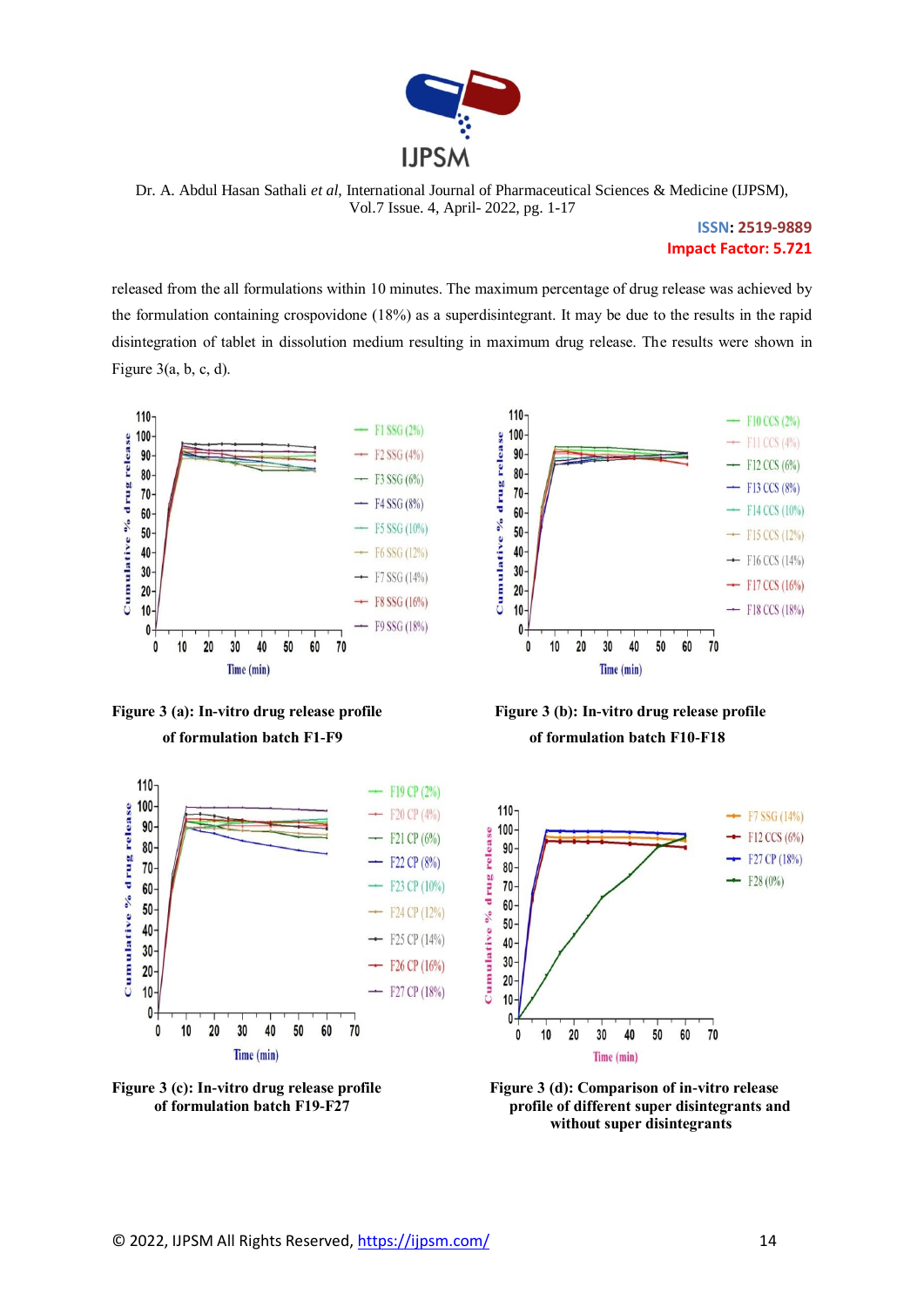

> **ISSN: 2519-9889 Impact Factor: 5.721**

#### *X-ray diffraction studies*

Figure 4 depicts the PXRD graphs of torsemide, sodium starch glycolate, croscarmellose sodium, crospovidone, microcrystalline cellulose, sodium lauryl sulphate, and the best formulation (F27). The PXRD spectra of torsemide show numerous distinct crystalline peaks at 2 values of 6.13, 13.45, 17.63, 18.86, 20.88, 22.60, 23.55, 26.04, 28.11, and 28.65, indicating that torsemide is highly crystalline. The major X-ray diffraction peaks of the torsemide dispersible tablet formulation were reduced or absent, indicating that the crystallinity of the torsemide had reduced.



**Figure 3: X-ray diffraction studies of (a) Torsemide (b) Sodium starch glycolate (c) Croscarmellose sodium (d) Crospovidone (e) Microcrystalline cellulose (f) Sodium lauryl sulphate (g) Torsemide fast dissolving tablet**

#### *Stability studies:*

The best formulation of three batches is stored at  $40^{\circ}$  C  $\pm$  2°C and 75% $\pm$  5% RH for two months. The results showed no significant changes in physical appearance, hardness, thickness, drug content, wetting time, water absorption ratio, disintegration time and dissolution test of aged tablets compared to the fresh fast dissolving tablets. This indicates that the fast dissolving tablets were stable under these storage conditions. The results were shown in Table 4A & 4B.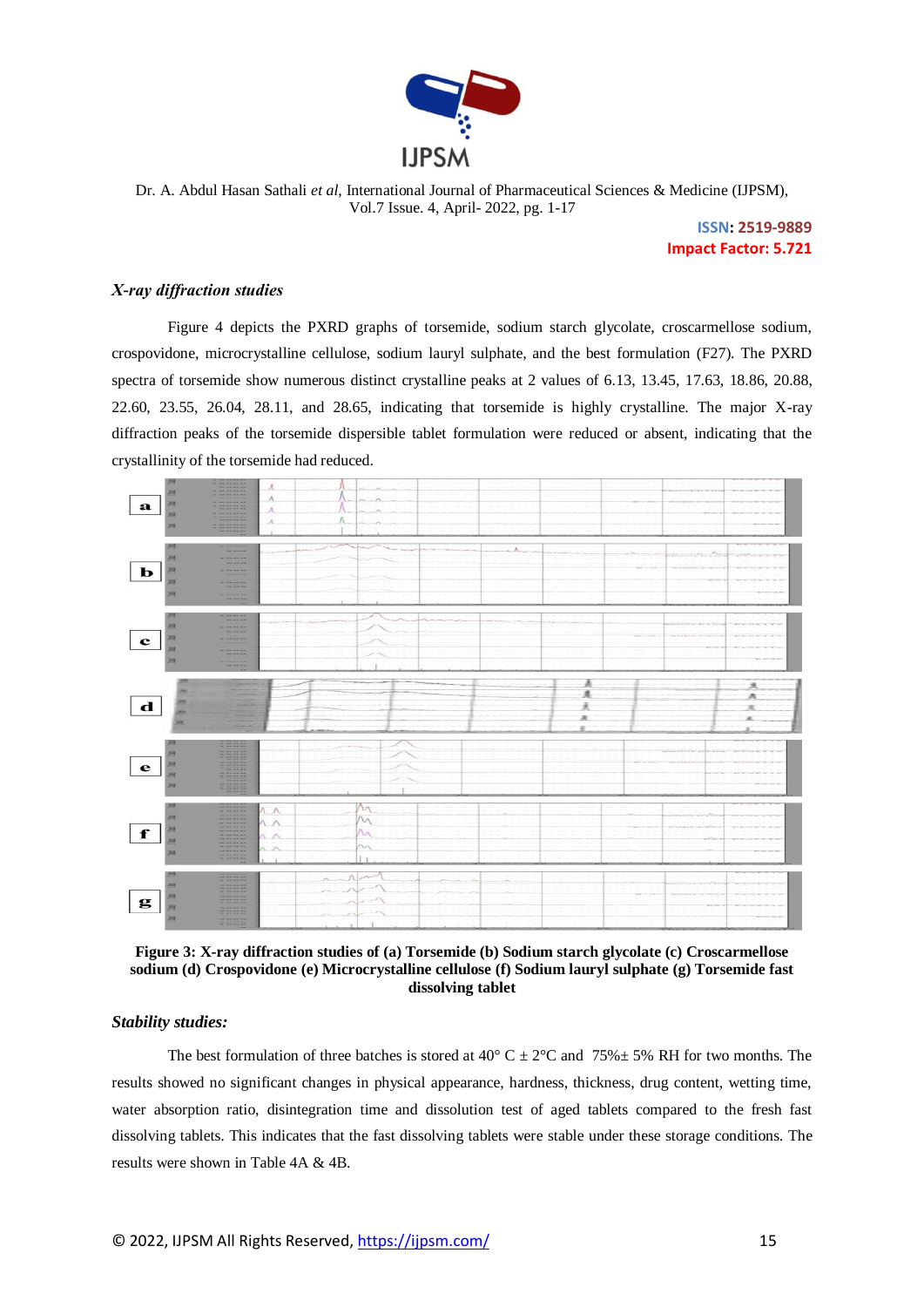

## **ISSN: 2519-9889 Impact Factor: 5.721**

| <b>Parameters</b>                              | <b>Interval of testing</b> |                  |                  |  |  |  |  |
|------------------------------------------------|----------------------------|------------------|------------------|--|--|--|--|
|                                                | At 0 month                 | At 1 month       | At 2month        |  |  |  |  |
| <b>Physical appearance</b>                     | White color                | White color      | White color      |  |  |  |  |
| Hardness $\frac{kg}{cm^2}$                     | 3                          | 3                | 3                |  |  |  |  |
| Thickness (mm)                                 | 3                          | 3                | 3                |  |  |  |  |
| Wetting time $(\sec) \pm SD^*$                 | 10                         | 14               | 15               |  |  |  |  |
| <b>Water absorption</b><br>ratio(%) $\pm SD^*$ | $91.90 \pm 0.57$           | $91.39 \pm 0.59$ | $91.20 \pm 0.43$ |  |  |  |  |
| <b>Disintegration time</b><br>$(sec)\pm SD^*$  | 53                         | 56               | 57               |  |  |  |  |
| Drug content $(\%)\pm SD^*$                    | $97.98 \pm 0.15$           | $97.38 \pm 0.76$ | $97.15 \pm 0.42$ |  |  |  |  |

Table 4A: Stability study of best formulation (F27) at  $40^{\circ}$  C  $\pm$  2°C and  $75\%$   $\pm$  5%

## **Table 4B: Dissolution profile of best formulation (F27) at 40° C ± 2°C and 75%± 5%**

| Time interval |                  | Percentage of drug release $(\%$ $\pm$ SD* |                  |
|---------------|------------------|--------------------------------------------|------------------|
| (min)         | At 0 month       | At 1 month                                 | At 2month        |
| 5             | $66.92 \pm 0.54$ | $65.65 \pm 0.31$                           | $65.29 \pm 0.54$ |
| 10            | $99.62 \pm 0.31$ | $98.53 \pm 0.31$                           | $98.17 \pm 0.54$ |
| 15            | $99.45 \pm 0.31$ | $98.35 \pm 0.31$                           | $98.17 \pm 0.54$ |
| 20            | $99.27 \pm 0.00$ | $98.17 \pm 0.54$                           | $97.99 \pm 0.32$ |
| 25            | $99.28 \pm 0.00$ | $98.17 \pm 0.54$                           | $97.80 \pm 0.32$ |
| 30            | $99.27 \pm 0.00$ | $98.16 \pm 0.54$                           | $97.79 \pm 0.32$ |
| 40            | $98.91 \pm 0.31$ | $97.61 \pm 1.08$                           | $97.42 \pm 0.83$ |
| 50            | $98.36 \pm 0.30$ | $97.59 \pm 1.09$                           | $97.22 \pm 0.63$ |
| 60            | $97.80 \pm 0.31$ | $97.03 \pm 0.55$                           | $96.83 \pm 0.32$ |

 $n=3*$